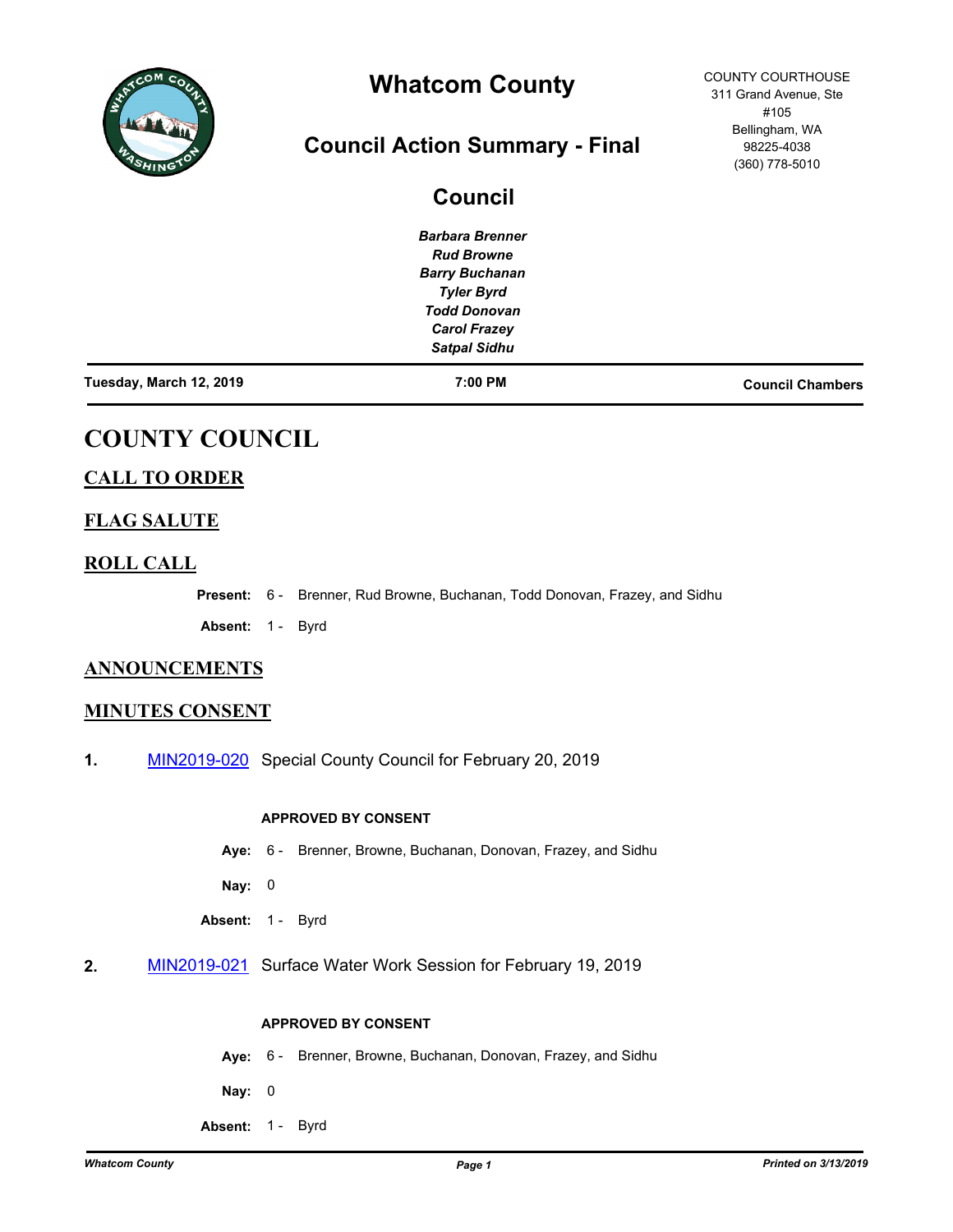#### **3.** [MIN2019-022](http://whatcom.legistar.com/gateway.aspx?m=l&id=/matter.aspx?key=2178) Special County Council for February 26, 2019

#### **APPROVED BY CONSENT**

- **Aye:** 6 Brenner, Browne, Buchanan, Donovan, Frazey, and Sidhu
- **Nay:** 0
- Absent: 1 Byrd
- **4.** [MIN2019-023](http://whatcom.legistar.com/gateway.aspx?m=l&id=/matter.aspx?key=2179) Regular County Council for February 26, 2019

#### **APPROVED BY CONSENT**

- **Aye:** 6 Brenner, Browne, Buchanan, Donovan, Frazey, and Sidhu
- **Nay:** 0
- Absent: 1 Byrd

#### **SPECIAL PRESENTATION**

**1.** [AB2019-162](http://whatcom.legistar.com/gateway.aspx?m=l&id=/matter.aspx?key=2185) Prosecuting Attorney Eric Richey to share his platform for reform

#### **PRESENTED**

### **PUBLIC HEARINGS**

- **1.** [AB2019-021](http://whatcom.legistar.com/gateway.aspx?m=l&id=/matter.aspx?key=2028) Ordinance granting Deer Creek Water Association a franchise and the right, privilege, and authority thereunder to locate, set, erect, lay, construct, extend, support, attach, connect, maintain, repair, replace, enlarge, operate and use facilities in, upon, over, under, along, across and through the franchise area to allow for the provision of water services
	- *Indexes:* Franchise; Water Services; Utilities; Roads & Bridges

#### **HEARD PUBLIC TESTIMONY**

### **OPEN SESSION (20 MINUTES)**

### **OTHER ITEMS**

#### **(From Council Finance and Administrative Services Committee)**

**1.** [AB2019-147](http://whatcom.legistar.com/gateway.aspx?m=l&id=/matter.aspx?key=2165) Ordinance amending the 2019-2020 Whatcom County Budget, request no. 3, in the amount of \$95,521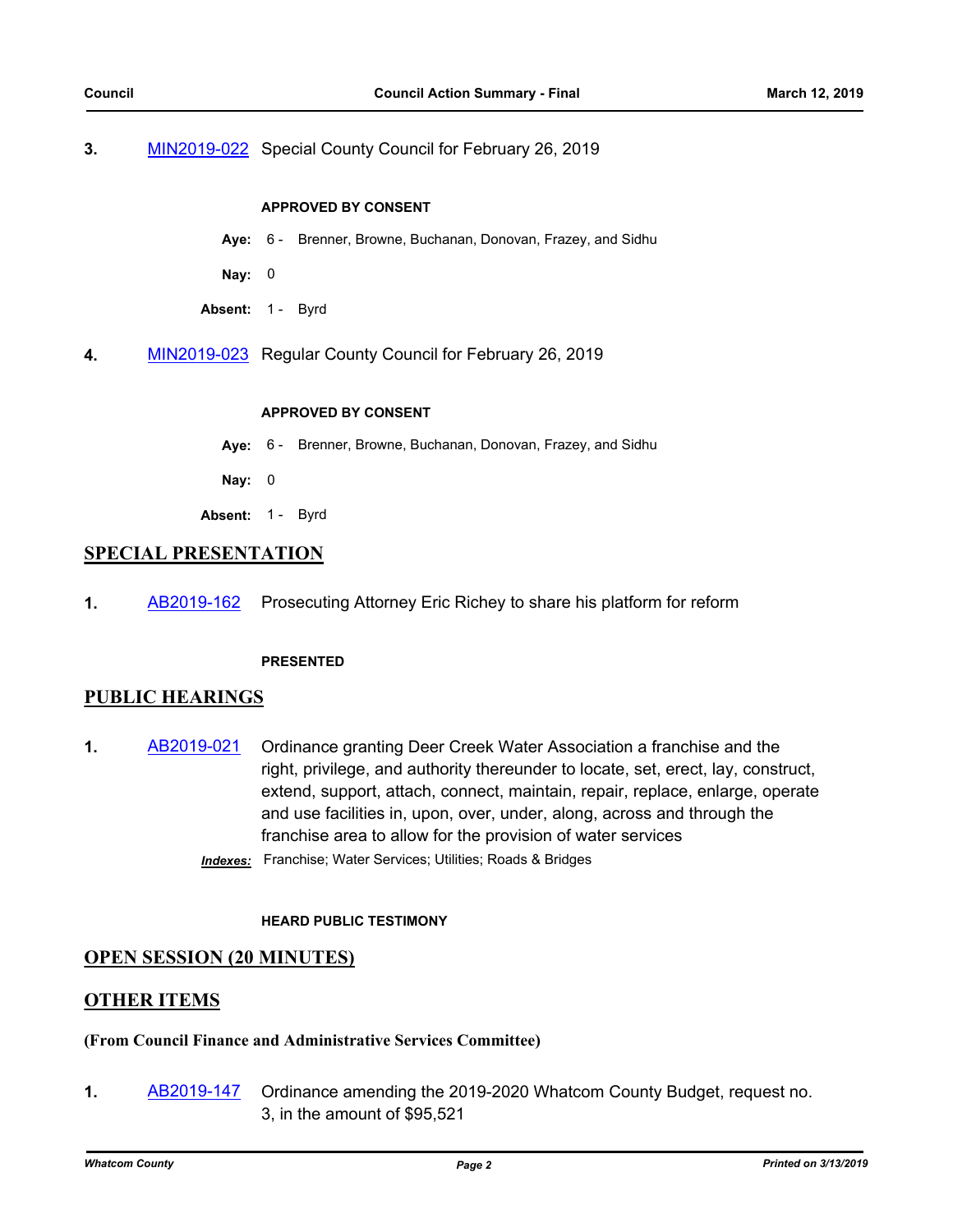# **Ordinance 2019-023**

**ADOPTED**

**Aye:** 6 - Brenner, Browne, Buchanan, Donovan, Frazey, and Sidhu

**Nay:** 0

Absent: 1 - Byrd

Enactment No: ORD 2019-023

**2.** [AB2019-140](http://whatcom.legistar.com/gateway.aspx?m=l&id=/matter.aspx?key=2158) Request authorization for the County Executive to enter into an interlocal agreement between Whatcom County and Whatcom Conservation District to provide Lake Whatcom Homeowner Incentive Program assistance, in the amount of \$216,883

*Indexes:* Stormwater

#### **AUTHORIZED**

- **Aye:** 6 Brenner, Browne, Buchanan, Donovan, Frazey, and Sidhu
- **Nay:** 0
- Absent: 1 Byrd
- **3.** [AB2019-152](http://whatcom.legistar.com/gateway.aspx?m=l&id=/matter.aspx?key=2174) Request authorization for the County Executive to enter into an Interlocal agreement between Whatcom County and City of Bellingham for GRACE Program funding, in the amount of \$140,000
	- *Indexes:* Health and Safety

#### **AUTHORIZED**

**Aye:** 6 - Brenner, Browne, Buchanan, Donovan, Frazey, and Sidhu

**Nay:** 0

- Absent: 1 Byrd
- **4.** [AB2019-157](http://whatcom.legistar.com/gateway.aspx?m=l&id=/matter.aspx?key=2181) Request approval for the County Executive to authorize the purchase of radios and related accessories from RACOM Corporation, an authorized distributor for Harris RFCD, using the Washington State Contract #02315, in an amount not to exceed \$59,091.90
	- *Indexes:* Purchasing

#### **AUTHORIZED**

- **Aye:** 6 Brenner, Browne, Buchanan, Donovan, Frazey, and Sidhu
- **Nay:** 0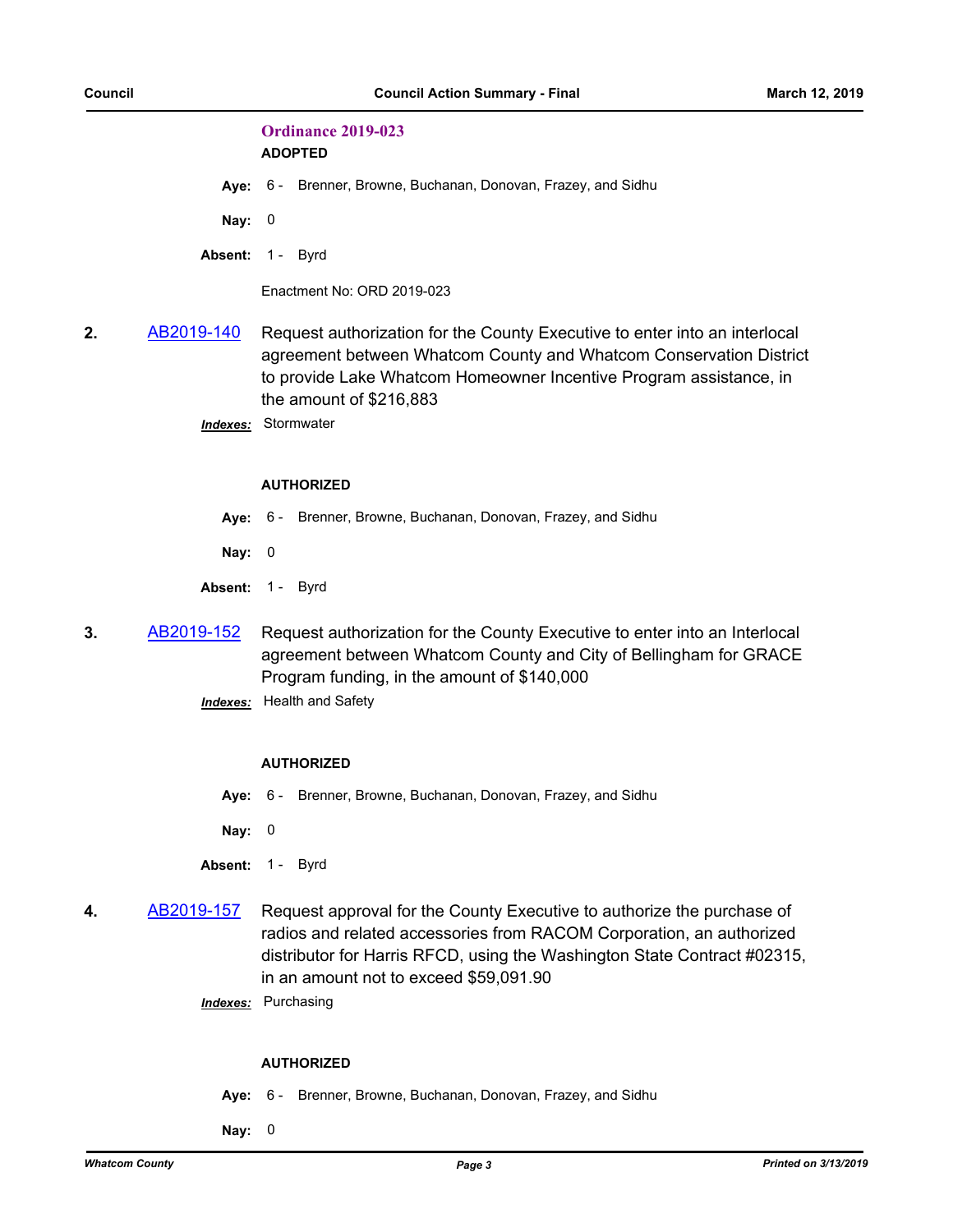Absent: 1 - Byrd

**5.** [AB2019-161](http://whatcom.legistar.com/gateway.aspx?m=l&id=/matter.aspx?key=2184) Resolution celebrating April as a month of Sikh awareness and appreciation in Whatcom County

#### **HELD IN COMMITTEE**

#### **(From Council Special Committee of the Whole)**

- **6.** [AB2019-148](http://whatcom.legistar.com/gateway.aspx?m=l&id=/matter.aspx?key=2168) Resolution docketing comprehensive plan and development regulation amendments
	- *Indexes:* Comprehensive Plan Amendment; Zoning; Growth Management Act

#### **Resolution 2019-015 SUBSTITUTE AMENDED AND APPROVED**

- **Aye:** 6 Brenner, Browne, Buchanan, Donovan, Frazey, and Sidhu
- **Nay:** 0
- Absent: 1 Byrd

Enactment No: RES 2019-015

# **COUNCIL APPOINTMENTS TO BOARDS, COMMISSIONS, AND COMMITTEES**

**1.** [AB2019-145](http://whatcom.legistar.com/gateway.aspx?m=l&id=/matter.aspx?key=2163) Appointment to the Whatcom County Drayton Harbor Shellfish Protection District Committee, applicant: Julie Hirsch (the Committee advises the County Council on proposed actions and operations relating to the restoration of water quality in the Drayton Harbor Shellfish Protection District)

> Julie Hirsch **APPOINTED**

- **Aye:** 6 Brenner, Browne, Buchanan, Donovan, Frazey, and Sidhu
- **Nay:** 0
- Absent: 1 Byrd
- **2.** [AB2019-149](http://whatcom.legistar.com/gateway.aspx?m=l&id=/matter.aspx?key=2169) Appointment to the Whatcom County Surface Mining Advisory Committee, Environmental Consultant position - Applicant: Shannon Logan (the Committee advises the Planning Department and the Council on implementing a surface mining regulatory program consistent with the Comprehensive Plan)
	- Shannon Logan **APPOINTED**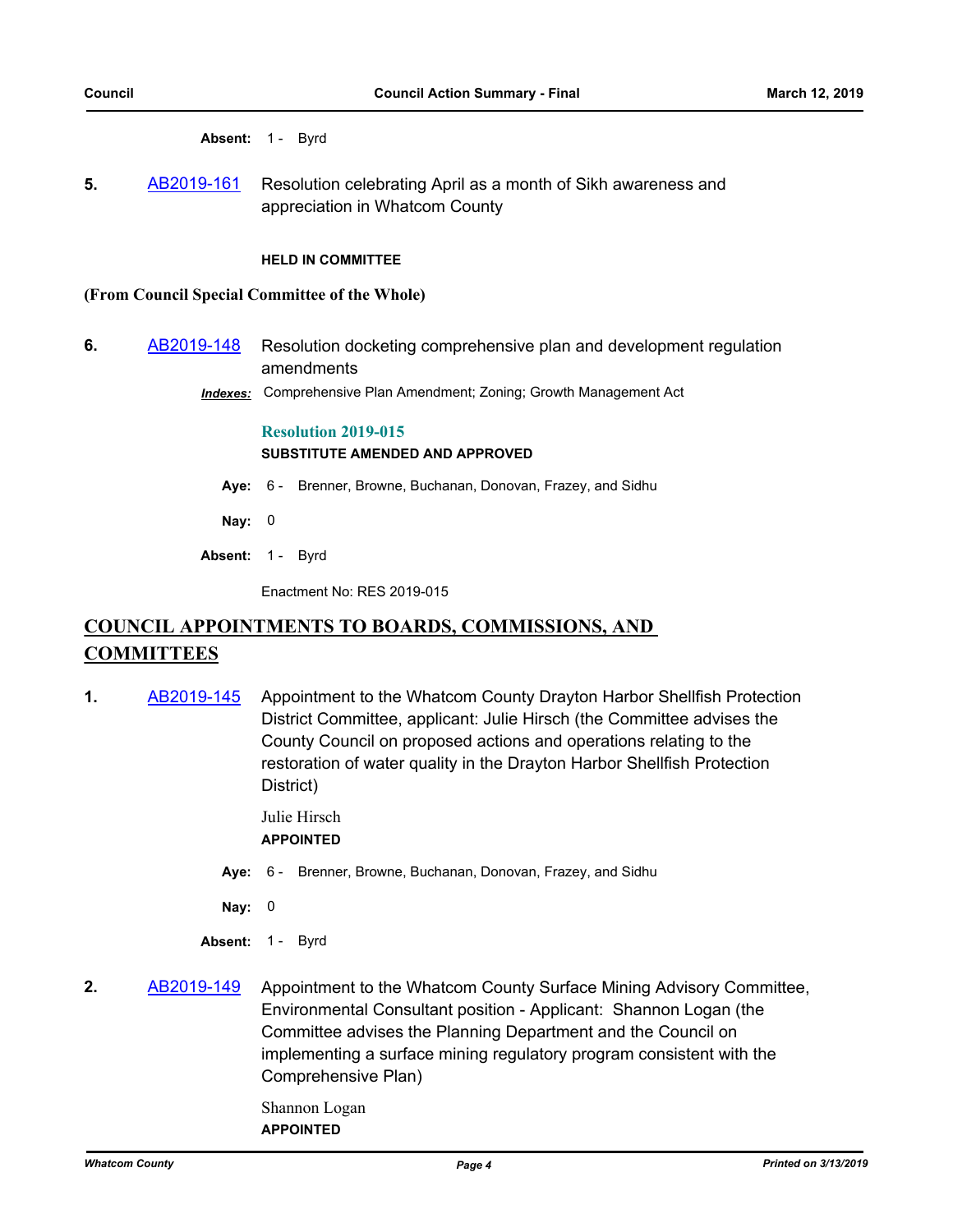**Aye:** 6 - Brenner, Browne, Buchanan, Donovan, Frazey, and Sidhu

**Nay:** 0

Absent: 1 - Byrd

## **INTRODUCTION ITEMS**

**1.** [AB2019-150](http://whatcom.legistar.com/gateway.aspx?m=l&id=/matter.aspx?key=2170) Ordinance Increasing Sheriff's Office Petty Cash Fund

*Indexes:* Sheriff

#### **INTRODUCED**

**Aye:** 6 - Brenner, Browne, Buchanan, Donovan, Frazey, and Sidhu

**Nay:** 0

- Absent: 1 Byrd
- **2.** [AB2019-156](http://whatcom.legistar.com/gateway.aspx?m=l&id=/matter.aspx?key=2180) Ordinance to Repeal Ordinance 2019-017

#### **INTRODUCED**

- **Aye:** 6 Brenner, Browne, Buchanan, Donovan, Frazey, and Sidhu
- **Nay:** 0
- Absent: 1 Byrd
- **3.** [AB2019-153](http://whatcom.legistar.com/gateway.aspx?m=l&id=/matter.aspx?key=2175) Ordinance amending Whatcom County Code 6.04 Animal Control, Chapter 6.04.020 Definitions and 6.04.031 Administration and Enforcement

#### **INTRODUCED FOR PUBLIC HEARING**

- **Aye:** 6 Brenner, Browne, Buchanan, Donovan, Frazey, and Sidhu
- **Nay:** 0
- Absent: 1 Byrd
- **4.** [AB2019-160](http://whatcom.legistar.com/gateway.aspx?m=l&id=/matter.aspx?key=2176) Ordinance amending the 2019 Whatcom County Budget, request no. 4, in the amount of \$2,260,652

#### **INTRODUCED**

- **Aye:** 6 Brenner, Browne, Buchanan, Donovan, Frazey, and Sidhu
- **Nay:** 0
- Absent: 1 Byrd